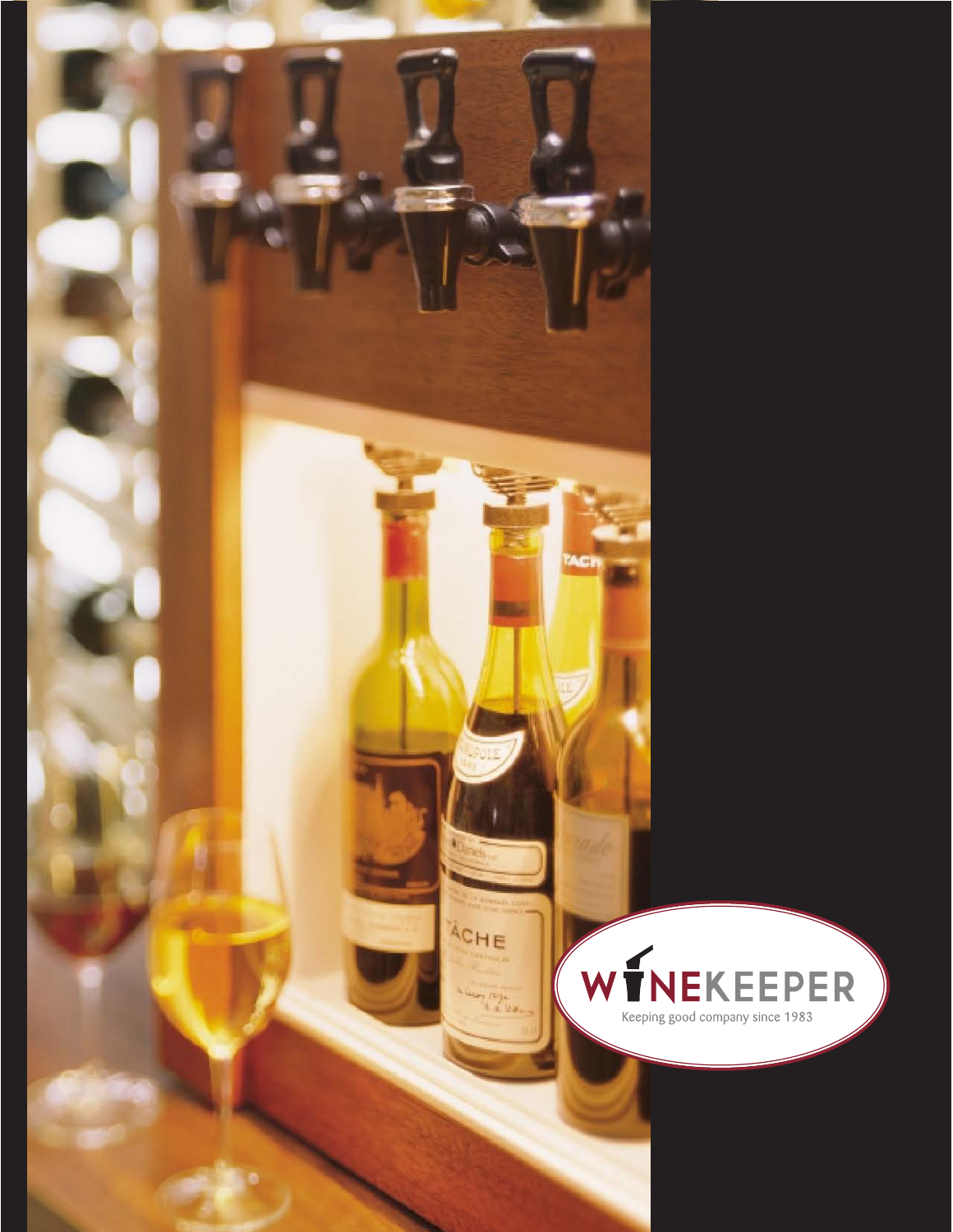## **WineKeeper** since 1983

WineKeeper brand dispensing and preservation systems can be found in many of the world's finest resorts, restaurants, hotels, cafes and homes. All WineKeeper brand units are handcrafted to order and utilize proven nitrogen gas displacement technology. Leakproof bottle stoppers, interior lights, two-stage regulator and insulated glass doors are standard features on all commercial models. Most models can be built in a variety of woods, metals or plastic laminates. Custom finishes are also available.



## **531 Mercantile Drive COTATI, CA 94931**



**A. Rafanelli Winery** *Healdsburg, CA*

**Chateau Montelena Winery** *Calistoga, CA*

**Christopher Creek Winery** *Healdsburg, CA*

**Bistro Zin Restaurant** *Tucson, AZ*

**Ristorante Panorama** *Philadelphia, DC*

**Tarallucci E Vino Restaurant** *New York City, NY*

> **Zanzibar Cafe** *San Diego, CA*

**Dallas Country Club** *Dallas, TX*

**Exmoor Country Club** *Chicago, IL*

**Ivanhoe Country Club** *Wheeling, IL*

**Hilton Costa Mesa** *Costa Mesa, CA*

PARK **HYATT HOTEL** *Washington, DC*

**Foxwoods Resort Casino** *Washington, DC*

**San Francisco Symphony** *San Francisco, CA*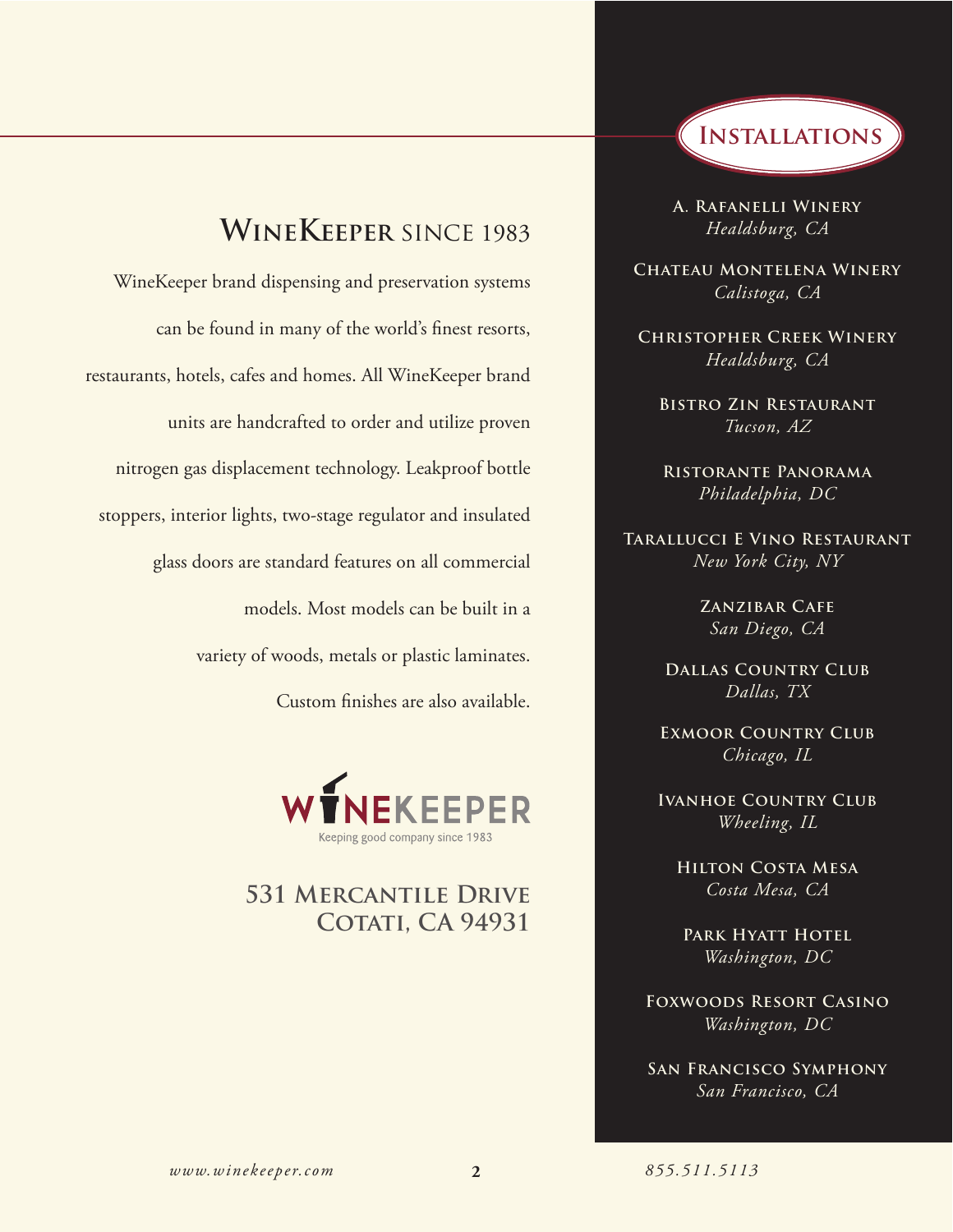

*Napa 2x2 Mahogany - \$1,875*

- 4-Bottle, 6-Bottle, or 8-Bottle taps
- Most affordable model
- Crafted wood front on refrigeration system
- Room for backup bottles
- Available in Mahogany or Oak
- 18.5" depth, 3" vented air space behind
- Easy to use Manual Defrost
- Wood-hinged or sliding glass doors
- Interior lighting



**Napa**

*Napa 4x4 Oak - \$2,700*





*Monterey 4x2 Stainless Steel - \$3,790 Monterey 4x4x4 Oak - \$4,990*

- 4-Bottle, 6-Bottle, 8-Bottle, or 12-Bottle taps
- Variety of laminates & surface options
- Room for backup bottles



- 19.5" depth, 3" vented air space behind
- Auto Defrost
- Sliding glass doors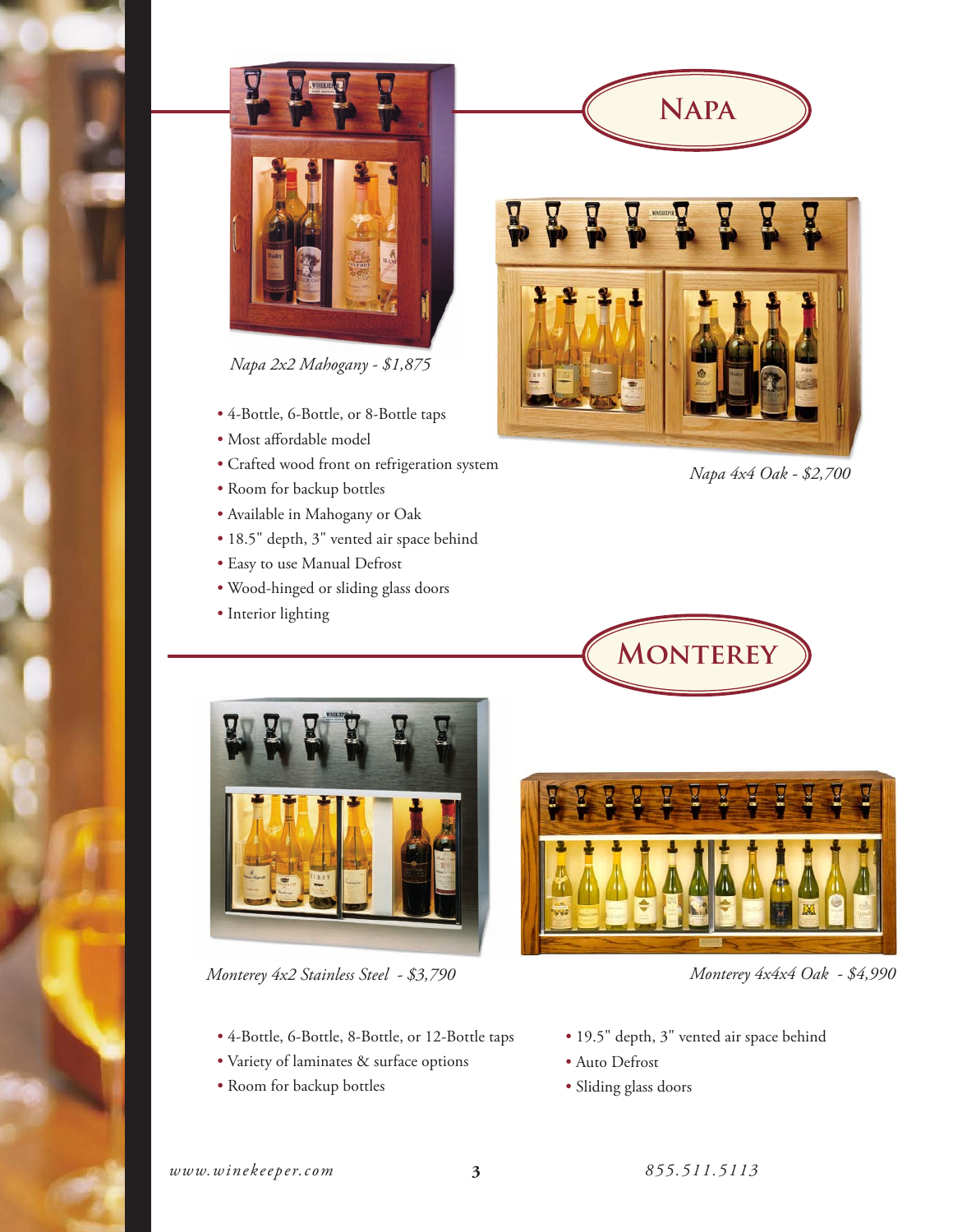



*Magnum 4x4x4x4 Oak - \$8,060*

- 8-Bottle, 12-Bottle, or 16-Bottle taps
- Premium model
- Solid wood, range of laminate options, or stainless steel surface
- 15" depth, 3" vented space behind with optional customization of front venting for unit to be flush with the wall
- Room for backup bottles
- Easily customizable
- Sliding glass doors
- Interior lighting
- Auto Defrost



*Magnum 4x4x4 Laminate - \$7,400*



*Magnum 4x4 Mahogany - \$6,490*

*Keep your wines at perfect temperature and prominently showcased. WineKeeper means more profits by the glass. Our systems can be custom built to fit most space and interior design schemes.*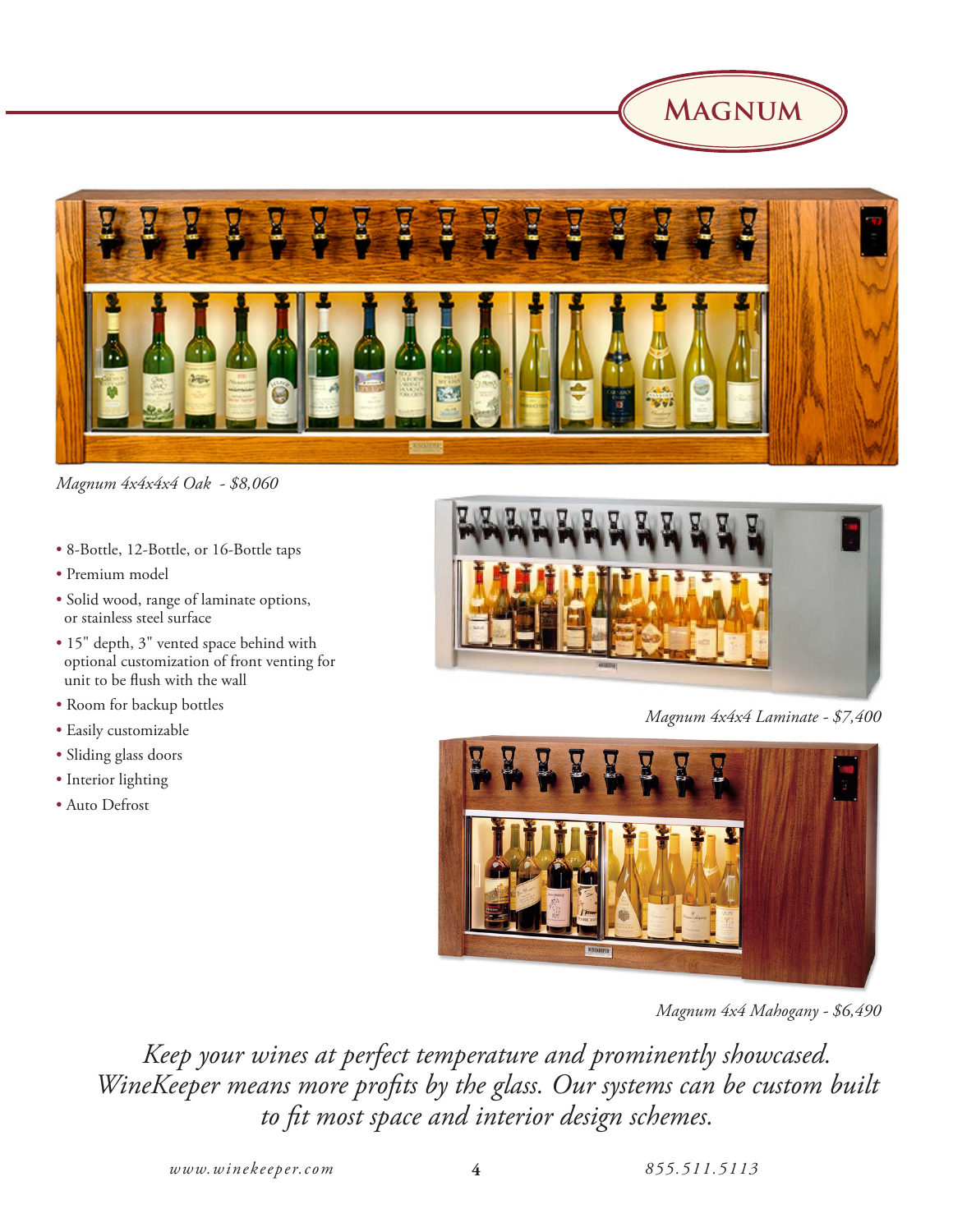

- 4-Bottle, 6-Bottle, 8-Bottle, or 12-Bottle taps
- Solid wood construction
- Hand crafted wooden wine cabinet
- Available in Mahogany or Oak
- 19.5" depth, 3" vented air space behind
- Room for backup bottles
- Auto Defrost
- Wood-hinged doors



*Sonoma 4x2 Mahogany - \$3,110*



## **Vintner**

- 3-Bottle capacity
- Nitrogen or Argon available
- 9.75" depth, 13" width
- Regulator manifold system
- Hand crafted wood base with dowel available in oak or mahogany



- 1 stopper-faucet
- Two-stage regulator
- 6' supply tubing with quick connect

All the components you need for bottle preservation and dispensing. Manifolds and faucets are available to add additional bottles to the system.

The Commercial Keeper is our expandable starter kit for one to fifty non-refrigerated bottles.



*Without Cylinders or 3-way Manifold*

## **Available Refrigerated Cabinet Finishes**

Hardwoods - Oak, mahogany, cherry, maple, or a custom wood are available in multiple stain colors. Plastic Laminates - Formica®, Wilsonart®, Nevamar® and others in a large selection of colors and textures. **Metals -** Brushed or polished stainless steel, anodized aluminum, brass, and more.